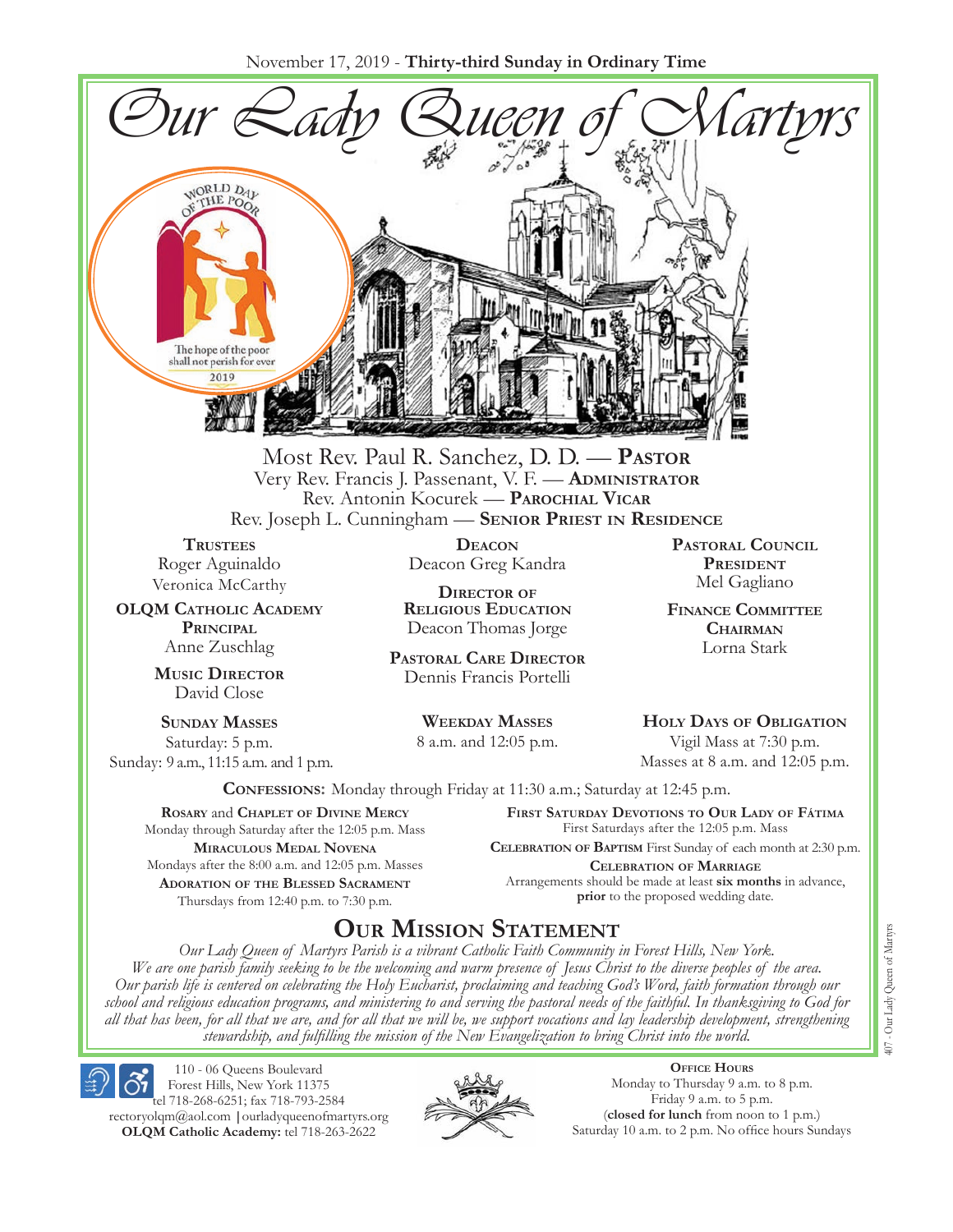### **Masses for the Week**

*Saturday, November 16* **Saint Margaret of Scotland 8 a.m.** Luis E. Arandia **12:05 p.m***.* Brian Haghton **5 p.m.** Anton Feretic

*Sunday, November 17*

**9 a.m. Family Mass celebrated for the parishioners of Our Lady Queen of Martyrs** *Children's Liturgy of the Word* 

*Monday, November 18* **Dedication of the Basilicas of Sts. Peter and Paul Saint Rose Philippine 8 a.m.** Mark Gega **12:05 p.m.** Anthony Feretic

> *Tuesday,November 19* **8 a.m.** Ena Pearl Chuck **12:05 p.m***.* Albino and Florence Condino

> > *Wednesday, November 20* **8 a.m.** Lena Chindamo **12:05 p.m.** Peggy MacBride

*Thursday, November 21* **Presentation of the Blessed Virgin Mary 8 a.m.** Richie Damato **12:05 p.m***.* Catherine Marchese

> *Friday, November 22* **Saint Cecilia 8 a.m.** Catherine Marchese **12:05 p.m***.* Walter Hampton

*Saturday, November 23* **Saint Clement I Saint Columban Blessed Miguel Agustin Pro 8 a.m.** Mark Gega **12:05 p.m***.* Albino and Florence Condino **5 p.m.** Richard Mohr [anniversary]

## **Remember Our Sick**

Blanche Aeppli, Svetlana Abramova, Augusto F. Alvarez, Daniel Alvarez, Aldo Arcomano, Joseph and Mary Augustine, Michael Bekman, Alexander Berardino, Peter Berardino, Mark Bradley, Elba Camacho, Shana Clemente, Maria Comacho, Mary Ann Cornell, Irene Cucurella, Tracy Cuva, Joan Donnelly, Norman Doucette, Mary Evanisko, Baby Luka Dudashvili, Stephanie Feldman, Michael Flannery, Alice Fromer, Pat Gmerek, Cathie Greulich, Ann Harding, Sean Harrison, Robert Heyer, René Hojilla, Giles Houghton, Michael H. Jordan, Anncarol Macho, Carmen Leon Marin, Liz Maryon, Artur Mavashev, Louie Mavashev, Marina Mavashev, Anthony Mendola, Mariana Menoscal, Mark Myers, Veronica Nissan, Maria Ojeda, Richard O'Keeffe, Barbara Pacheco, Connie Panaralla, Clara Patoff, Grace Plank, Maureen Piatt, Nancy Piotrowski, Bonnie Post, Veronica Pulanski, Nicole Rappa, Scott Salbo, Dr. Anthony Sarro, Scaturro family, Frank Soriente, Steven Strumpf, Wong Wai Suet, John Taddeo, Chris Townley, Maria Viesta, Brittany Zaita—**and all parishioners currently in nursing homes, hospitals or confined to their homes**

## **Main Events of the Week**

*Sunday, November 17* **10 a.m.,** *rectory (enter through glass door off 72nd Rd):* **Presentation: Poverty in Our City & the Response of Catholic Charities** *(Details on page 3)*

*Monday, November 18* **7 p.m.,** *rectory:*  **Bereavement Support Group meeting**

*Tuesday, November 19* **7 p.m.,** *rectory:* **Social Action Committee meeting**

**7:30 p.m.,** *choir loft:* **Choir Rehearsal**

*Wednesday, November 20* **RELIGIOUS EDUCATION 3:45**–**5 p.m.,** *levels 1, 2, 3 and 4 class*

**7**–**8:15 p.m.,** *levels 5, 6, Confirmation, FFO  I Thursday, November 21*

**10:30 a.m.,** *nursing home:* **Forest View Nursing Home Mass**

**After 12:05 p.m. Mass,** *church:*  **Exposition and Adoration of the Blessed Sacrament**

**7:30 p.m.** *church:* **Benediction**

*Friday, November 22* **7:30 p.m.,** *rectory (enter through glass door off 72nd Rd):* **Charismatic Prayer Group meeting**

*Rectory = main meeting room (lower level)*

*Next Weekend, November 23 and 24*

Come prepared to participate in the annual **Thanksgiving Canned Food Drive Giving Tree Toy Drive**  *See page 4*

> The **Wine and Hosts** are offered in loving memory of **Richard Mohr** *—requested by his wife Lillie*

## **Remember Our Deceased**

Edward Dougherty Edison Granizo

Bobbie Maline Roza Nazi

#### **We pray for the men and women of our Armed Forces serving in the U.S. and abroad**

Eric Böhm, Sergio Borrero, Thaddeus Buenaventura, Ricardo Cantillo, Bobby DiTroia, Armando Fellin, Andrew Gonzalez, A. Jay James, William (Will) Klos, Michael Le Floch, Louis Mannino, Jean-Marc Moïse, Brian Quinn, Justin Pabse, Adam Rearick, Rodney Ross, McNeely Royal, Victoria Tissler-Bacca, Charles Torres, Jose J. Vaz, Mollie Rae Whitley, William Youssef, Phillip Whitley, Jeff Zabala. **Please pray for all who risk their lives for our safety, including police, fire, corrections and military personnel.**

WELCOME! Sound-enhancing assistive listening device is available if you have trouble hearing during Mass. Please visit the sacristy for information. If a disability makes it difficult for you to fully participate at Mass or other activities of our parish, email our **Parish Advocate for Persons with Disabilities**, Karen Mongiello, at disabilities.olqm@gmail.com, to make your special needs known.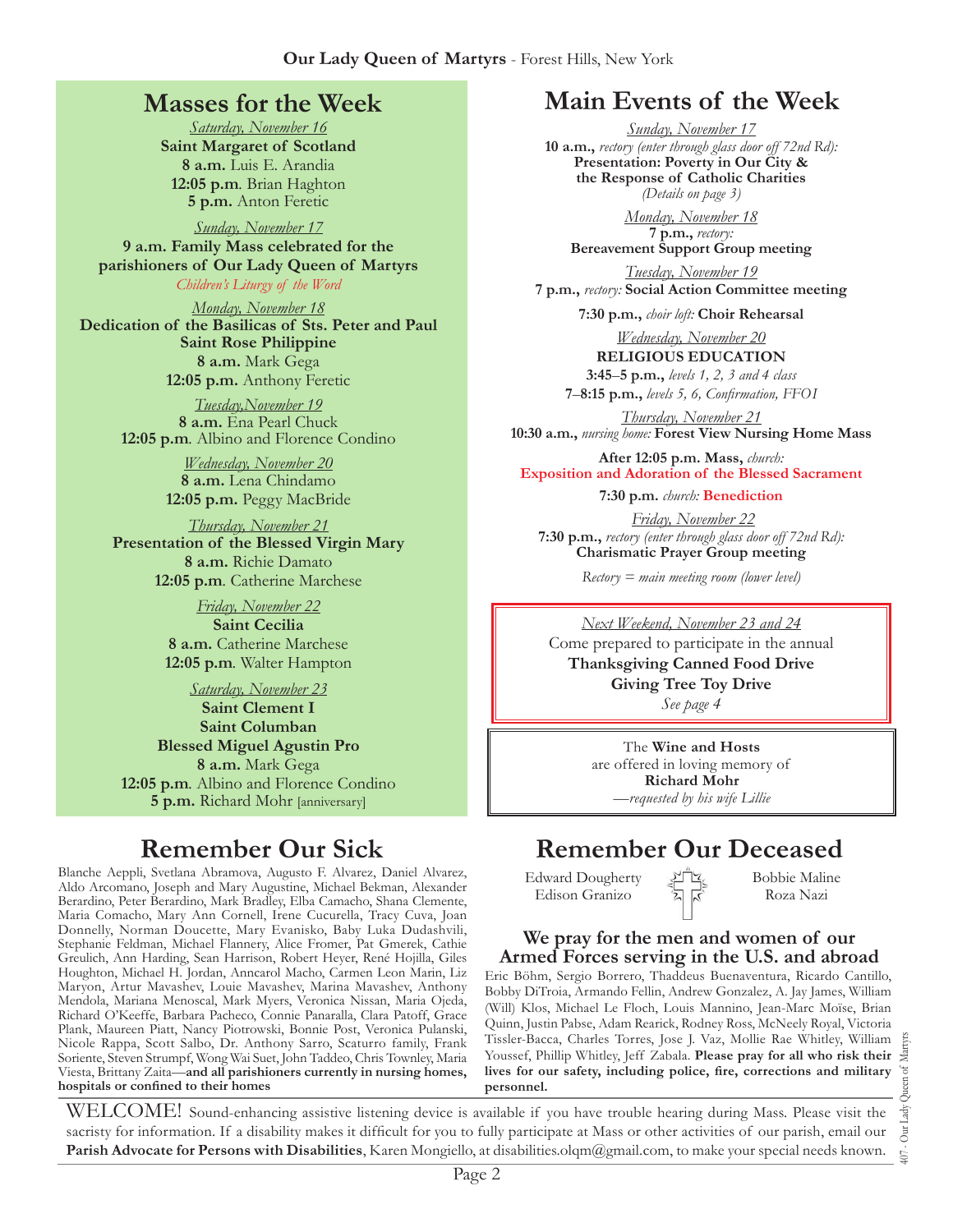## **Sunday Mass Assignments Order of Mass**

#### SATURDAY, NOVEMBER 16

**5 p.m.**  *Celebrant:* Father Passenant *Lectors:* Belinda Kotin, Bettyanne McDonough *Leader of Song:* Jennifer Gliere *EMHCs:* Kathy Scapp, Mark Scapp, Sandy Singh

#### **Sunday, November 17**

**9 a.m.** 

*Celebrant:* Msgr. LoPinto *Lectors:* Judith Balasubramaniam, Alejandra Caycedo *Leader of Song:* Cheryl Manrique *Children's Liturgy of the Word:* Edith Kealey *EMHCs:* Grace Sommero, Gerald Abes, Pat Abes, Karen Nassauer

#### **11:15 a.m.**

*Celebrant:* Father Cunningham *Lectors:* Irma Cruso, Victoria Moore *Leader of Song:* Paula Rocheleau Hernández *EMHCs:* Johanna Fausto-DiDio, Aracelly Torres, Angela Damone

#### **1 p.m.**

*Celebrant:* Father Antonin *Lectors:* Siobhain Kandra, Marie O'Brien *Leader of Song:* Joe Annese *EMHCs:* Bettyanne McDonough, Maria de Jesus Aguirre, Al Smith

*Members of the Altar Server Society at all Sunday Masses*

**Thank you to all those who serve as ushers**

## **Poverty in Our City and the Response of Catholic Charities**

#### **Presentation by Msgr. Alfred LoPinto 10 a.m. today in the rectory**



Msgr. LoPinto is President and Chief Executive Officer of Catholic Charities Brooklyn and Queens as well as Vicar for Human Services for the Diocese of Brooklyn. On this World Day of the Poor, all are invited to join us in the rectory basement

**Thirty-third Sunday of Ordinary Time**

*Cycle C—Choir Mass 11:15 a.m.* **Entrance** *Missal #45—*"The King Shall Come When Morning Dawns"

**Mass Parts:** Mass of Creation

**First Reading** *Missal pg. 233—*Malachi 3:19-20a

**Responsorial Psalm**—Missal pg. 233

**Second Reading** *Missal pg. 234—*2 Thessalonians 3:7-12

> **Gospel** *Missal pg. 234-—*Luke 21:5-19

**Homily**

**OFFERTORY** "The Lord Will Be a Defence" *(R. Foort)—Choir Missal #468—*"The Lord Is My Hope"

**Communion** "Seek Ye the Lord" *(J. V. Roberts)—Choir*  Organ Meditation *Missal #596—*"Christ, Be Our Light"

**Closing Hymn** *Missal #576—*"Soon and Very Soon"

## **Second Collections**

›› Today's second collection is for Christmas Music and Liturgy. There is also an envelope for Pastoral Care.

›› Sunday, November 24, the second collection will be for the St. Vincent De Paul Society. There is also an envelope for the Catholic Campaign for Human Development to combat poverty and injustice. ›› Please use the blue envelope at any time to contribute to the Parish Endowment Fund or, at our Parish Giving portal, select Blue Envelope from the pull-down menu. Read more at ourladyqueenofmartyrs.org/blue-envelope.

meeting room at 10 a.m. to hear his important presentation on the diocese's anti-poverty efforts. Light refreshments will be provided by the Sunday morning faith-sharing group and our parish Social Action Committee.



Get Involved: The next meeting of the Social Action Committee is Tuesday, November 19 at 7 p.m. in the rectory. Interested parishioners are invited to attend.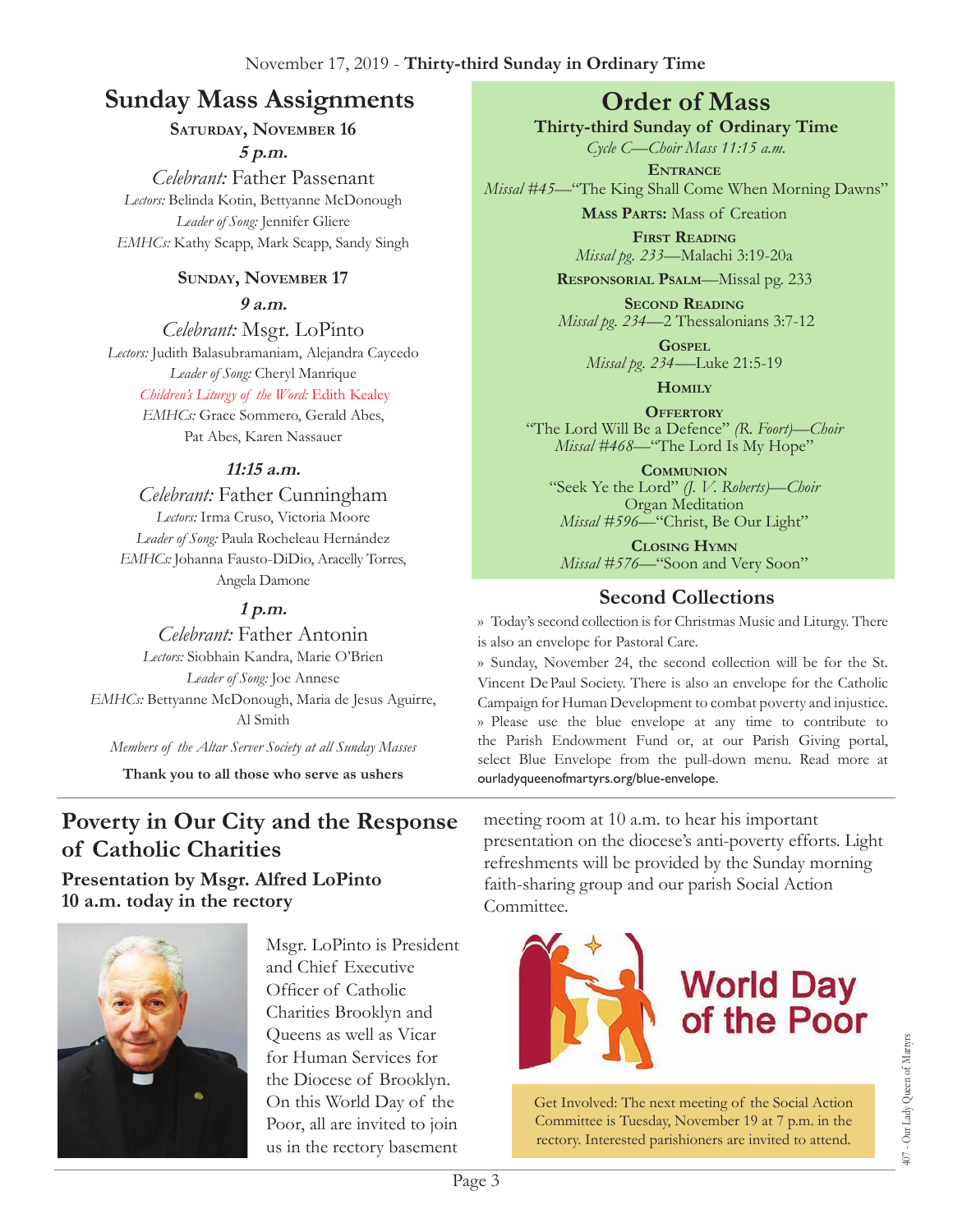## **Reflections for World Day of the Poor Message from His Holiness Pope Francis**

*As we contemplate the needs of the poor, we are reprinting the words of Pope Francis this month— taken from his message for the third World Day of the Poor, which is observed on November 17.*

#### **The hope of the poor will not perish forever** (Ps 9:19)

"In closeness to the poor, the Church comes to realize that she is one people, spread throughout many nations and called to ensure that no one feels a stranger or outcast, for she includes everyone in a shared journey of salvation. The situation of the poor obliges us not to keep our distance from the body of the Lord, who suffers in them. Instead, we are called to touch his flesh and to be personally committed in offering a service that is an authentic form of evangelization. Commitment to the promotion of the poor, including their social promotion, is not foreign to the proclamation of the Gospel. On the contrary, it manifests the realism of Christian faith and its historical validity. The love that gives life to faith in Jesus makes it impossible for his disciples to remain enclosed in a stifling individualism or withdrawn into small circles of spiritual intimacy, with no influence on social life (cf. Apostolic Exhortation Evangelii Gaudium, 183).

"Recently, we were saddened by the death of a great apostle of the poor, Jean Vanier, whose dedication opened up new ways of showing solidarity with the marginalized and working for their advancement. God gave Jean Vanier the gift of devoting his entire life to our brothers and sisters with grave disabilities, people whom society often tends to exclude. He was one of those saints "next door"; thanks to his enthusiasm, he gathered around himself great numbers of young people, men and women, who worked daily to give love and restore a smile to many vulnerable persons, offering them a true "ark" of salvation from marginalization and solitude. His witness changed the life of countless persons and helped the world to look differently at those less fortunate than ourselves. The cry of the poor was heard and produced an unwavering hope, creating visible and tangible signs of a concrete love that even today we can touch with our hands.

"The option for those who are least, those whom society discards" (Evangelii Gaudium, 195) is a priority that Christ's followers are called to pursue, so as not to impugn the Church's credibility but to give real hope to many of our vulnerable brothers and sisters. Christian charity finds concrete expression in them, for by their compassion and their willingness to share the love of Christ with those in need, they are themselves strengthened and confirm the preaching of the Gospel.

"The involvement of Christians in this World Day of the Poor and especially in the events of everyday life, goes beyond initiatives of assistance. Praiseworthy and necessary as the latter may be, they should have the goal of encouraging in everyone a greater concern for individuals in any kind of distress. "Loving attentiveness is the beginning of true concern" (Evangelii Gaudium, 199) for the poor and the promotion of their genuine welfare. It is not easy to be witnesses of Christian hope in the context of a consumerist culture, a culture of waste concerned only for the spread of a shallow and ephemeral wellbeing. A change of mentality is needed, in order to rediscover what is essential and to give substance and verve to the preaching of the kingdom of God.

"Hope is also communicated by the sense of fulfilment born of accompanying the poor not for a brief moment of enthusiasm, but through a constant commitment over time. The poor acquire genuine hope, not from seeing us gratified by giving them a few moments of our time, but from recognizing in our sacrifice an act of gratuitous love that seeks no reward."

#### \*\*\*\*

*If you are interested in Catholic social teaching in action, please join us. Contact Bishop Sanchez or Father Passenant in person, by phone, or email them care of rectoryolqm@aol.com. Also join us in the rectory when we have our next meeting. Dates and times will be announced in the bulletin and from the pulpit. To learn more about legislative issues that impact us as Catholics and how you can express your opinion to our elected officials, sign up for "action alerts" from the New York State Catholic Conference.* 

**www.nyscatholic.org/nys-catholic-conference-action-center**

#### **Bereavement Support Can Help during the Holidays**

For many, the holidays are a time of fun and good cheer, but it can also be a difficult time full of sadness for those experiencing the hurt of losing a loved one. The parish bereavement support group offers help and healing. Meetings are the first and third Mondays of the month, **November 18, December 2 and December 16** from 7 p.m. to 9 p.m. in the rectory basement meeting room. (Previously announced December 9 meeting is canceled.) If joining for the first time, an RSVP is required. Call the rectory (718- 268-6251) or contact group facilitator and Commissioned Lay Pastoral Leader Yorke Mizelle at ymizelle@gmail.com.

#### **GET YOUR SACRED MUSIC SOCIETY SWEEPSTAKES TICKET**

Twice a year we ask your participation in this fundraising activity that helps us continue the special liturgies and concerts of the Sacred Music Society. Only 100 tickets will be sold—your winning probability is very good! **Tickets \$50 each. Winner receives \$1,000**. Tickets will be on sale in the church vestibule today and again on **November 16/17 & November 23/24**. Drawing is November 24 after 1 p.m. Mass. Thank you for your support!

#### **THE ANNUAL CHRISTMAS CONCERT IS SUNDAY, DECEMBER 15 AT 4 P.M. See today's bulletin insert for details.**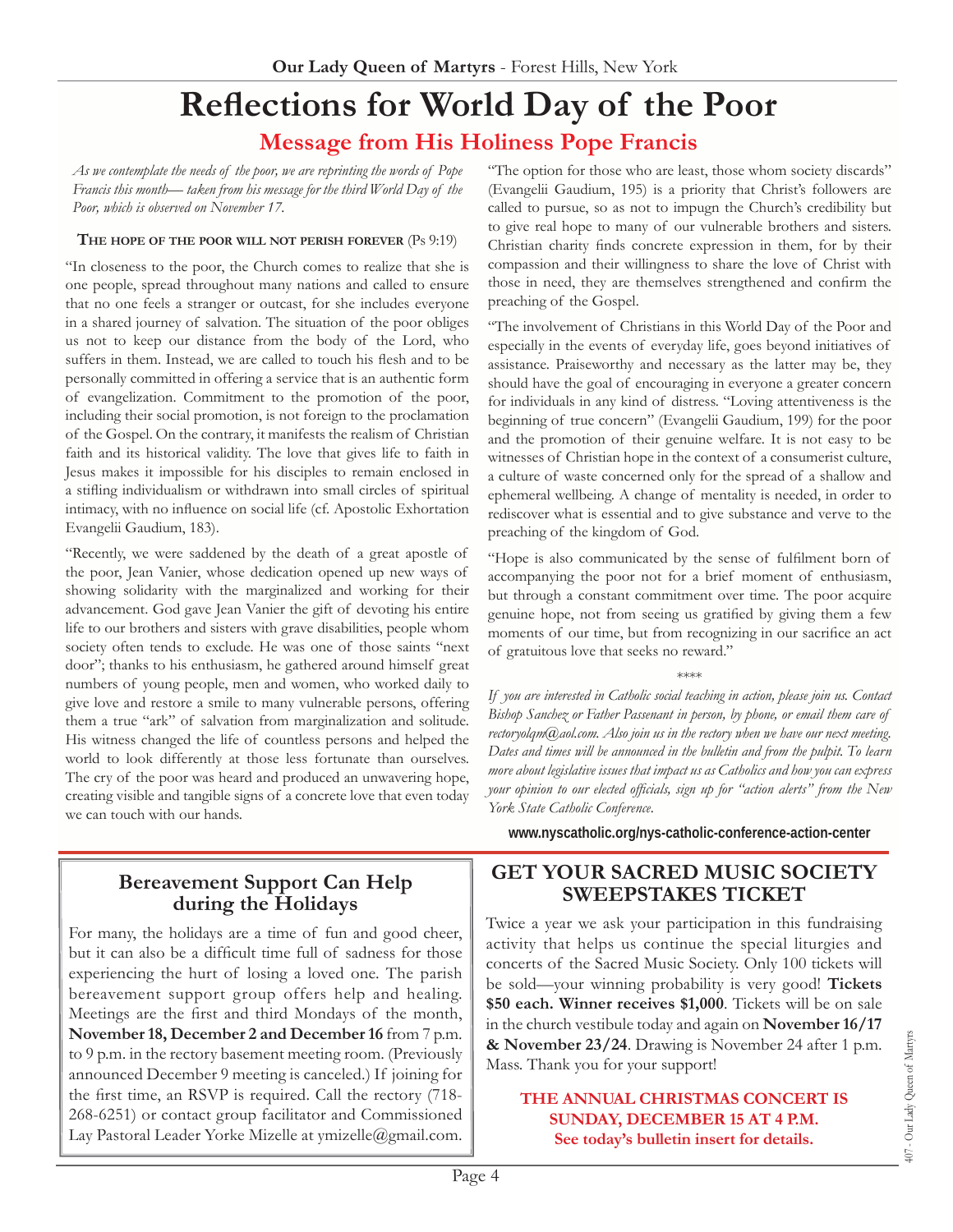## **THANKSGIVING Canned Food Drive November 23/24 &**



**November 28** You CAN help!

Please bring a bag of canned and

nonperishable food items with you to **Sunday Mass on November 23/24 weekend and on November 28 to the 10 a.m. Thanksgiving Day Mass.** All food items donated will be sent to the food panties at our neighboring parishes.

**Suggested items for the food drive**: Peanut butter - Jam/jelly - Rice - Canned soups, vegetables and meats - Canned fruits- Coffee, tea, hot chocolate - Parmalat/ powdered milk - Crackers - Cereal - Juice packs - Canned tuna fish - Tomato/pasta sauce - Personal hygiene items - ANY nonperishable food items! Thank you for giving.

# *Interfaith Prayer Service*

#### **Sunday November 24 at 4 p.m. at Our Lady of the Angelus Church**

(63-63 98th St., Rego Park) This service is open to many faiths. Parking will be available in Our Lady of the Angelus Church parking lot and next to the school building. Reception will follow the service. Tell your friends and join us and your Forest Hills neighbors as we come together in peace and community at Thanksgiving.

### **Contact Us**

**BY EMAIL** Rectory Office: **rectoryolqm@aol.com**

Pastor's Office: pastorolqm@aol.com

Administrator's Office: admn.olqm@yahoo.com

Bulletin Subjects: olqmcomm@aol.com

OLQM Catholic Academy info@olqmca.org

Pastoral Care Office: dfport@gmail.com

Religious Education Office: olqmreled@gmail.com

RCIA Office: olqmrcia@gmail.com

Deacon Greg Kandra: dcngreg@gmail.com

Disabilities Advocate: disabilities.olqm@gmail.com

## **BY TELEPHONE**

Rectory Office: **718-268-6251**

**Emergency** (last rites) 718-810-9788 (*after office hours)*

OLQM Catholic Academy: 718-263-2622

Religious Education Office: 718-263-0907

RCIA Office: 718-268-6251, ext. 27

OLQM Charity Outreach: 718-268-6251, ext. 43

**ONLINE** Website: www.ourladyqueenofmartyrs.org

Facebook, Twitter and Instagram: @OLQMChurch

OLQM Catholic Academy: www.olqmca.org

## **Christmas Giving Tree NOVEMBER 23/24 TO DECEMBER 7/8**

The Giving Tree will be set up in church at the St. Joseph Altar from the weekend of November 23/24 through December 7/8. Participating is easy!

**(1) Take a colorful gift tag from the tree that will indicate a boy or girl and their age. (2) Purchase a brand-new and age-appropriate gift. (3) Return gifts, UNWRAPPED, to the tree with the original tag attached on the first or second Sundays of Advent — November 30/December 1 or December 7/8.** 

#### **FAQs**

*What if there are no tags left on the tree?* That's OK. You can still bring an unwrapped gift. Additional gifts are greatly appreciated for schoolage children, preteens, or teens. *Can I drop off my gift at the rectory?* It is easiest to leave all unwrapped gifts under the tree in church by the 1 p.m. Mass on Sunday, December 8th. You can drop off unwrapped gifts at the rectory no later than Monday, December 9th so that Catholic Charities can wrap them and distribute them in time for Christmas. *Are gift cards appropriate?* Yes.

Teenagers 13-18 may like a gift card that allows them to purchase what they need. (Please do not give any partially used gift cards.)

#### **KEEP UP YOUR INCREASED SUPPORT**

| <b>Weekly Collections</b>                                                                                                                                                              | November 10 |
|----------------------------------------------------------------------------------------------------------------------------------------------------------------------------------------|-------------|
| Candle Offerings                                                                                                                                                                       | 1,501.00    |
| 1st Collection                                                                                                                                                                         | 10,472.00   |
| 2nd Collection (holiday cleaning)                                                                                                                                                      | 2,473.00    |
| Online Parish Giving                                                                                                                                                                   | 1,390.00    |
| Mail In                                                                                                                                                                                | 350.00      |
| TOTAL                                                                                                                                                                                  | 16,186.00   |
| Weekly Income Needs*                                                                                                                                                                   | 21,250.00   |
| Surplus/(Deficit)                                                                                                                                                                      | (5,064.00)  |
| *Amount needed weekly to meet church expenses. Figures unaudited. Totals do not reflect<br>other income sources. Our goal is to cover parish expenses through higher first collections |             |

*other income sources. Our goal is to cover parish expenses through higher first collections to ensure a fiscally sound position, without having to depend on less reliable income streams*.

#### **Special Collection**

Archdiocese for Military Services 2,118.00 *Note: Special collections taken throughout the year do not accrue to our parish and are not included in the weekly collection total.*

Please remember the Roman Catholic Church of Our Lady Queen of Martyrs in your will and estate planning. Contact Bishop Sanchez or Father Passenant at 718-268-6251.